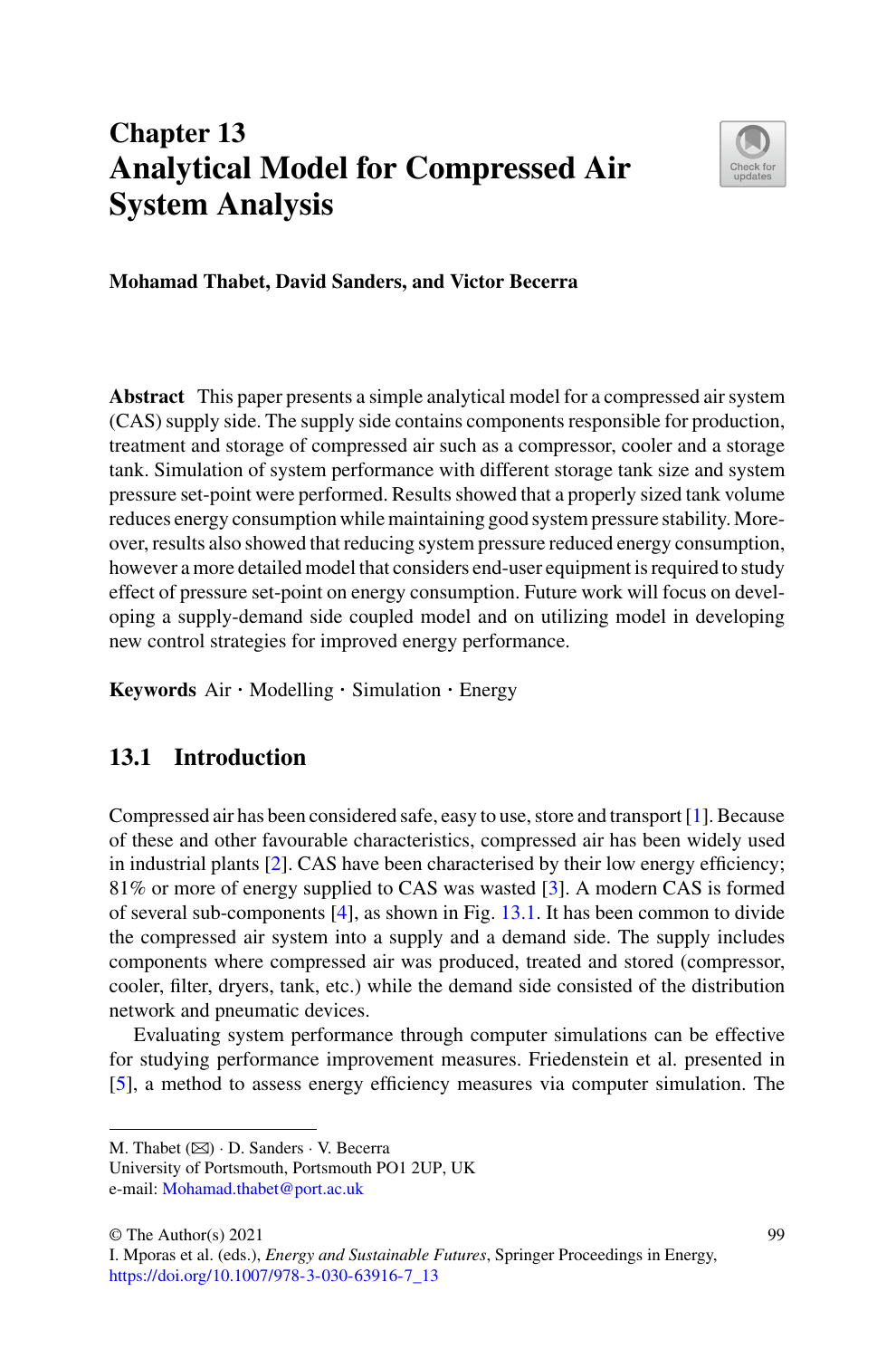

<span id="page-1-0"></span>**Fig. 13.1** System diagram

method had three main parts: system investigation, model creation and simulation. Maxwell and Rivera simulated in [\[6\]](#page-5-5) the effect of different CAS control strategies on energy performance. Kleiser and Rauth studied in [\[7\]](#page-5-6) system performance with different storage tank volumes was studied. In [\[8\]](#page-5-7), Anglani et al. introduced a new tool that allowed a user to simulate different CAS components, configurations and settings.

This paper investigates a simplified model that can serve as a first tool for CAS design or retrofit evaluation. In Sect. [13.2,](#page-1-1) the mathematical models for the compressor, cooler and storage tank are presented. Section [13.3](#page-2-0) evaluates, two different system modifications using the model: varying storage tank volume and decreasing system pressure. Finally, some conclusions and future work are presented.

#### <span id="page-1-1"></span>**13.2 Modelling Individual Components**

#### *13.2.1 Compressor*

Assuming air behaved like an ideal gas, the work required  $(W_{\text{conn}})$  to compress a volume  $(V_1)$  of air from air inlet pressure  $(P_1)$  to discharge pressure  $(P_2)$  was calculated using Eq.  $(13.1)$  [\[8\]](#page-5-7).

<span id="page-1-2"></span>
$$
W_{comp} = P_1 \times V_1 \times \frac{n}{n-1} \times \left[ \left( \frac{P_2}{P_1} \right)^{\frac{n-1}{n}} - 1 \right]
$$
 (13.1)

where (n) is the polytropic compression exponent. The process was assumed to be isentropic and  $n = 1.4$ . To calculate the power, volume flow rate per unit time was used instead of volume. To estimate the power  $(W_{\text{sup}})$  supplied to the compressor,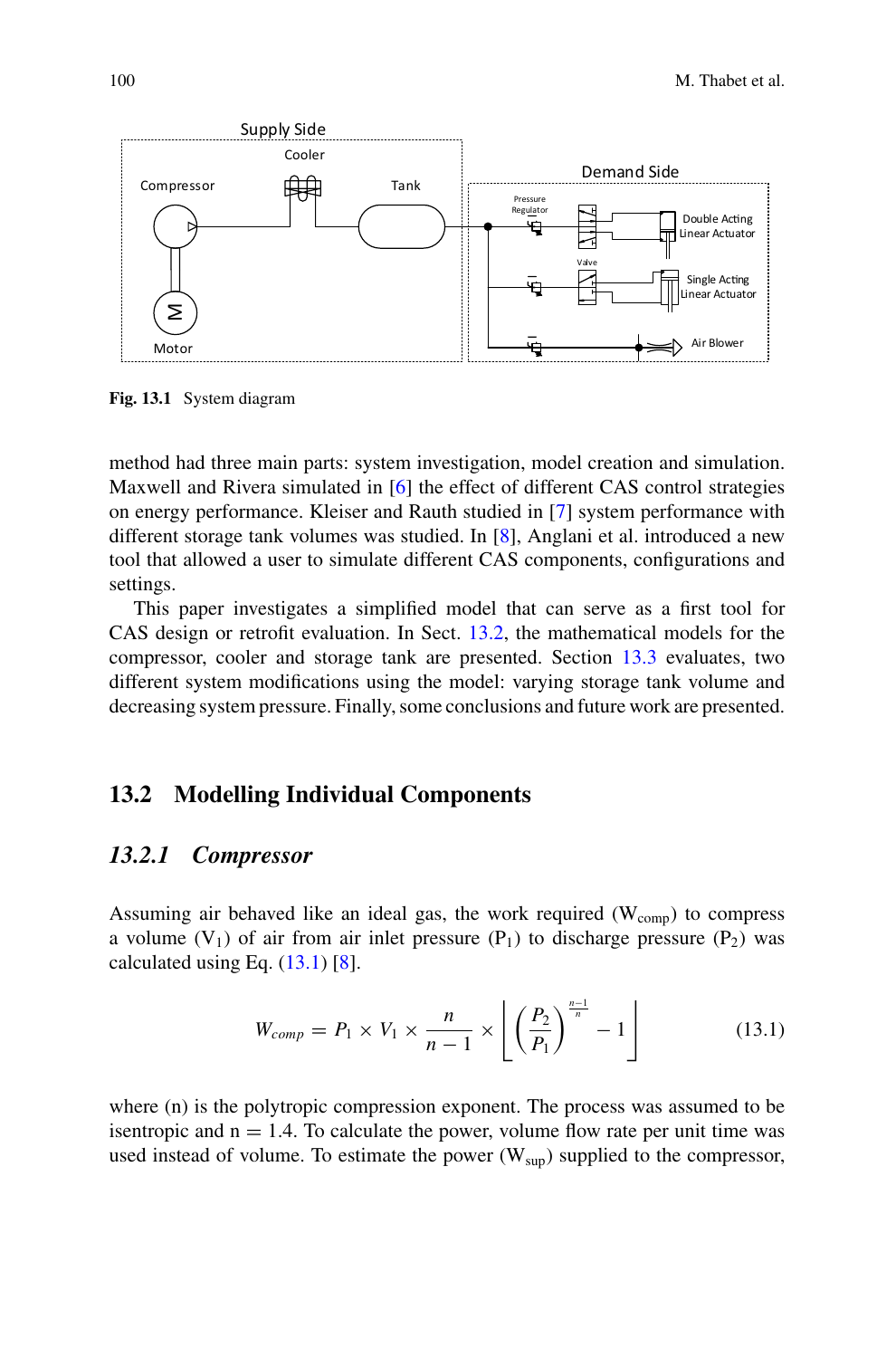efficiencies of the drive system ( $\eta_{ds}$ ) and the compressor ( $\eta_c$ ) were assumed constant at 90% and 80% respectively.

# *13.2.2 Air Cooler*

In this study a counter flow air to air heat exchanger with effectiveness  $(\epsilon)$  was assumed. The temperature of air leaving the cooler  $(T_3)$  was obtained using Eq. [\(13.2\)](#page-2-1) [\[9\]](#page-5-8).

<span id="page-2-1"></span>
$$
T_3 = \varepsilon (T_{amb} - T_2) + T_2 \tag{13.2}
$$

Tamb is the temperature of ambient air, which was assumed to be the cooling fluid.  $T<sub>2</sub>$  is temperature of air exiting the compressor and was obtained from ideal gas law.

#### *13.2.3 Storage Tank*

The purpose of a storage tank in a CAS was to store compressed air for when it was needed. Often, the pressure of air in storage was used as a control variable for the compressor. From the law of mass conservation, the mass of air in the storage tank was obtained with Eq.  $(13.3)$ .

<span id="page-2-2"></span>
$$
m(t) = \int_{0}^{t} (\dot{m}_{in} - \dot{m}_{out}) + m_0
$$
 (13.3)

 $m_{in}$  and  $m_{out}$  were the air mass flowing in and out of the tank.  $m_0$  is the mass of air in the tank at time  $t = 0$ . Assuming the temperature of air in the tank was equal to temperature of air leaving the cooler  $(T_3)$ , the pressure of air in a tank  $(P_{\text{tank}})$  of volume ( $V_{\text{tank}}$ ) was obtained with Eq. [\(13.4\)](#page-2-3) [\[6\]](#page-5-5), where ( $R = 287$  J/kg·K) is the gas constant of Air.

<span id="page-2-3"></span>
$$
P_{tank} = \frac{m \times R \times T_3}{V_{tank}}
$$
 (13.4)

## <span id="page-2-0"></span>**13.3 Simulation and Results**

The mathematical model of the components presented in Sect. [13.2](#page-1-1) were implemented in MATLAB. The compressor had a load/unload control, so the compressor would run at partial capacity (20%) for a period of time before shutting off. The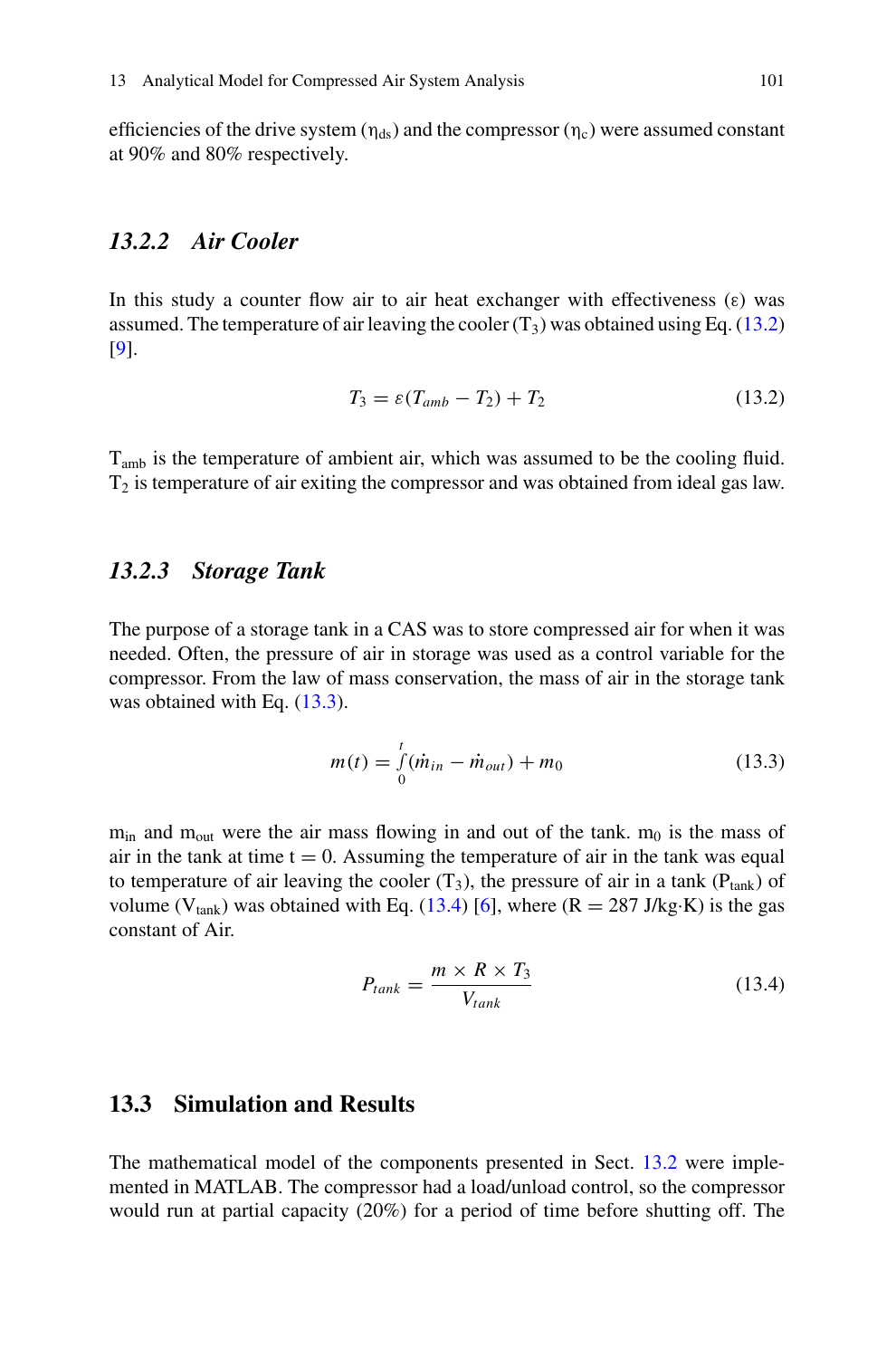system was assumed to leak 7% of its rated air capacity. System performance with no compressed air consumption, apart from leaks in the system, was simulated. Storage tank pressure is shown in Fig. [13.1.](#page-1-0) The load/unload control settings caused the tank pressure to cycled between the upper (9 bar) and lower (5 bar) pressure limits. In this case, consumption was only due to assumed leaks in the system.

## *13.3.1 Storage Tank Size*

The impact of changing tank volume was studied. The compressed air consumption profile shown in Fig. [13.2](#page-3-0) was assumed. Three different simulations with tank storage volumes of 100, 330 and 930 l were performed. The results compressor energy consumption and tank pressure are shown in Table [13.1](#page-3-1) and Fig. [13.3](#page-3-2) respectively. Results showed that a larger tank volume had a higher pressure stability, however this stability was not always justified in terms of energy consumption. The highest



<span id="page-3-0"></span>**Fig. 13.2** Pressure of air in storage tank

<span id="page-3-1"></span>

<span id="page-3-2"></span>**Fig. 13.3** Compressed air consumption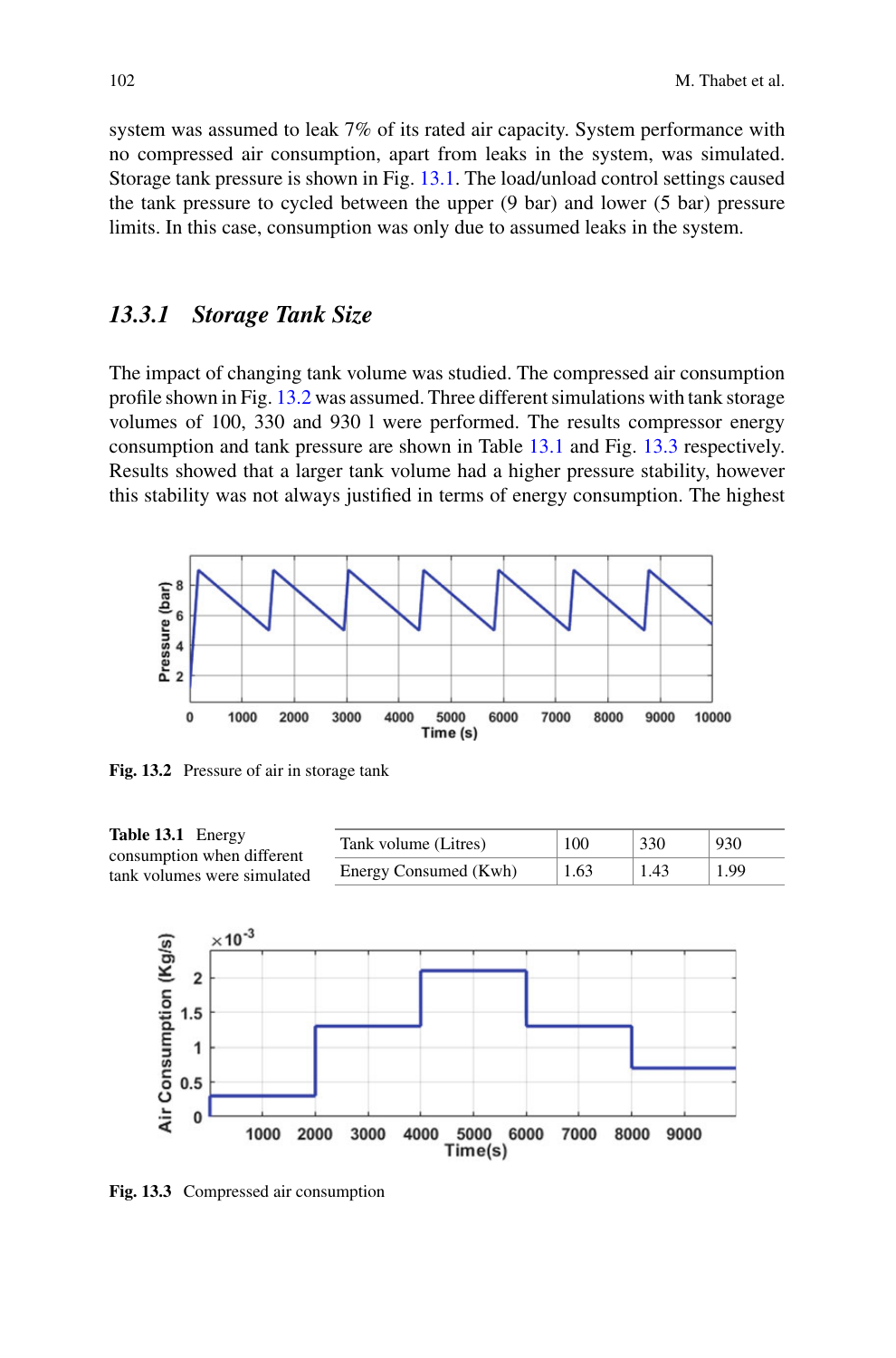

<span id="page-4-0"></span>**Fig. 13.4** Storage tank pressure when different tank volumes were simulated

<span id="page-4-1"></span>

| Table 13.2 Energy<br>consumption at different<br>system pressure levels | System Pressure (Bar) |      |      |
|-------------------------------------------------------------------------|-----------------------|------|------|
|                                                                         | Energy Consumed (Kwh) | 1.33 | 1.43 |

energy consumption was for the 930 l tank, while the lowest was for the 330 l. Further analysis is required to study energy consumption for different compressed air consumption profile (Fig. [13.4\)](#page-4-0).

#### *13.3.2 System Pressure*

Reducing system upper pressure limit from 9 to 8 bar was simulated assuming a tank volume of 330 l and the air consumption profile shown in Fig. [13.2.](#page-3-0) Energy consumption at different pressure levels is shown in Table [13.2.](#page-4-1) Results show that reducing system pressure led to 7% reduction in energy consumption. It should be noted that this model assumed constant compressor efficiency at different discharge pressures. In reality, efficiency varies with air discharge pressure. Moreover, leakage rate, which was assumed constant, changes proportionally with system pressure. Decreasing system pressure removes artificial demand in pneumatic tools. This could be better analysed through modelling the demand side of the system.

#### **13.4 Conclusion**

A simplified CAS model was presented. Mathematical expressions that describe compressor, cooler and storage tank were implemented in MATLAB. Different air storage tank volumes and different system pressure levels were simulated. Results for tank volume show that too large or too small a tank led to excessive energy consumption. An adequate tank volume reduced energy consumption while maintaining system pressure stability. Moreover, simulation results showed that reducing